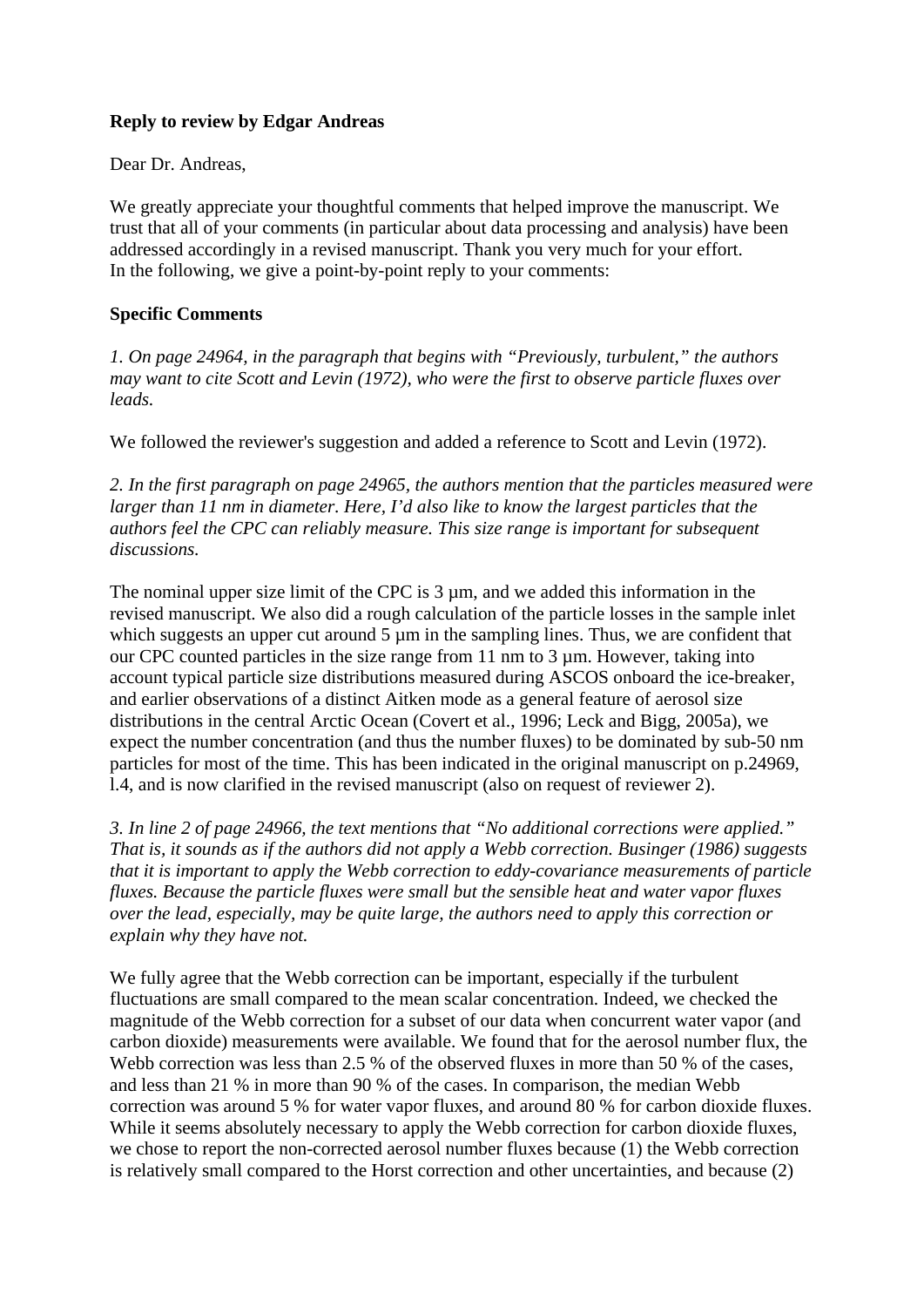the data set is further reduced when using only time periods when high-quality sensible heat and water vapor fluxes are available.

We added a brief section on the typical magnitude of the Webb correction to the revised manuscript.

*4. On page 24966 and in Figure 1, the ogive analysis of the particle fluxes does not seem to converge for an averaging time of 30 minutes. In both panels in Figure 1, the particle ogives approach one from below at a fairly steep angle. This behavior suggests to me that the 30 minute averaging was not long enough to yield statistically reliable particle fluxes. Am I missing something?* 

We agree that the ogive analysis does not only show high frequency loss but also some low frequency contribution to the aerosol flux, and in the case of the aerosol ogives, high variability in all frequencies. We attribute some of this variability to changing footprints when small changes in wind speed and direction result in quite different fetches. Some individual aerosol ogives deviate considerably from the expected shape, in particular when data quality is evaluated as poor and the measurements are discarded. Median aerosol ogives as presented in Fig. 1 tend to smooth out some of the variability. However, if the averaging period is longer than a few hours (as in the original Fig. 1), due to non-stationary conditions and the spatial heterogeneity (open lead, ice ridge, ice floe) even the median ogives will not converge at low frequencies. Also, if we extend the averaging period of an individual ogive beyond 30 min, a low frequency contribution remains without detrending. This indicates that long-term trends sometimes contribute to low frequencies, but they can be removed by linear detrending. We added an extended discussion of the general variability of individual aerosol ogives, high frequency losses, and low frequency contributions in the revised manuscript. Also, we now present median ogives of fairly stationary three-hour intervals in a revised Fig. 1 to show both the problems discussed above (Fig. 1a) and rather well-behaved median ogives (Fig. 1b).

*5. Still on page 24966, in lines 26 and 27, I do not think Thomas and Foken (2002) gave a "theory" for sw/u\*; they just do data fitting with a new independent variable. Moreover, that independent variable, zf/u\*, is not well chosen because u\* also appears in the dependent variable (i.e., sw/u\*). Thus, plots of sw/u\* versus zf/u\* naturally increase (as Thomas and Foken report) because of the built-in fictitious correlation between the nondimensional variables. See Andreas and Hicks (2002) for a further discussion of these types of flawed analyses.* 

We agree that Thomas and Foken (2002) did not give a theory, but a parameterization, and changed the text accordingly. We also acknowledge the reviewer's point about fictitious correlations as further discussed in Andreas and Hicks (2002) in a similar type of example.

#### *6. Could you provide a reference for Equation (5).*

The original Equation (5) was based on Slinn (1982), Eq. 19. with a separation of the "canopy resistance" into the quasi-laminar sublayer resistance,  $R_b$ , and the surface resistance,  $R_c$ . However, on request of reviewer 2 we expanded this section to clarify the presentation of the turbulent flux components. The gravitational settling velocity is now neglected in the new Eq. 7 which is a valid simplification for submicron particles as explained in the revised manuscript.

*7. The first term on the right side of Equation (6) is not dimensionally correct.*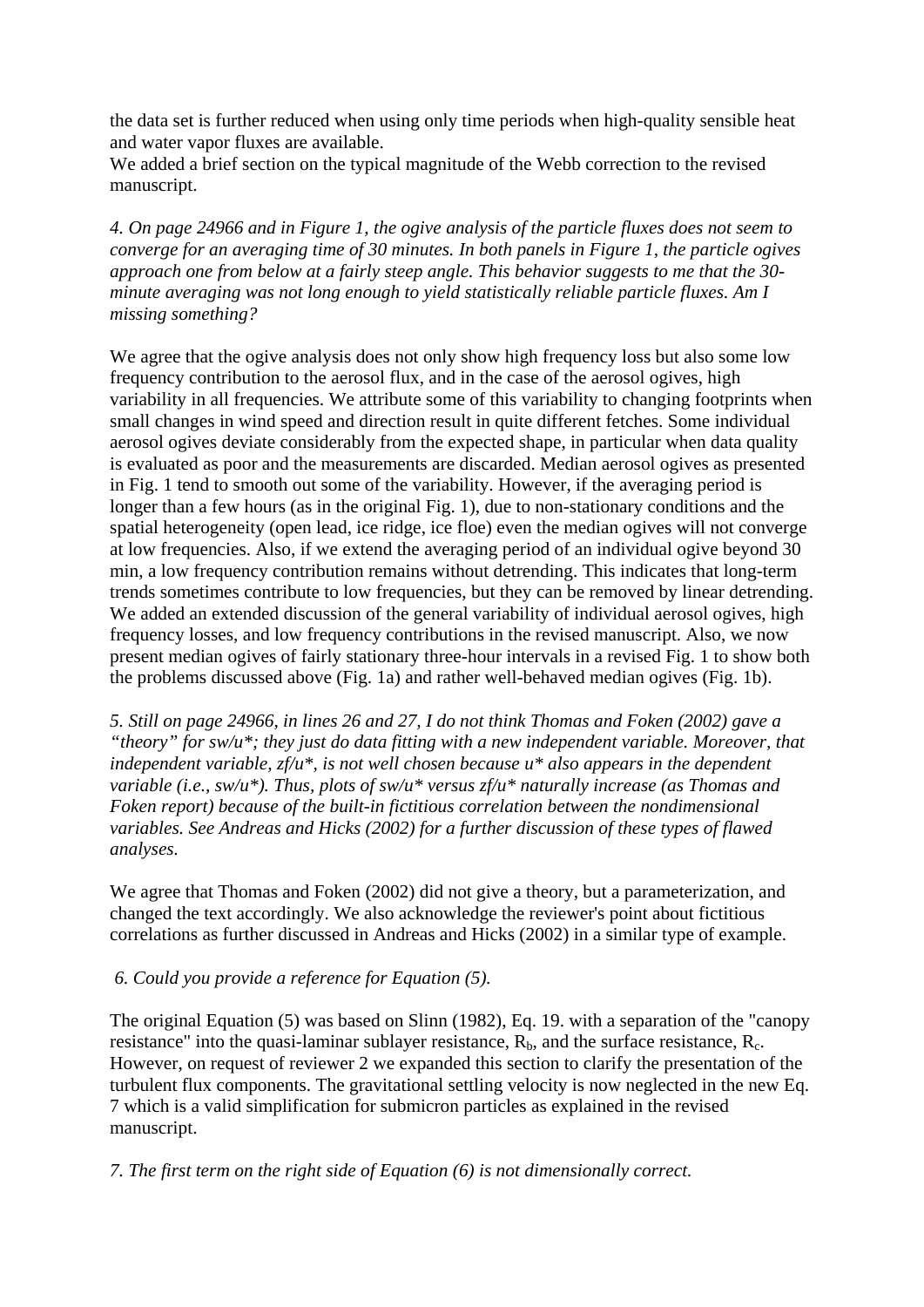We corrected original Equation (6), adding a negative sign to the exponent of nu. Thank you!

*8. The discussion on page 24970, lines 4–11, is not very precise. The authors have sampled at least four different surface types (with distinct roughness regimes), but the discussion here is fairly general and groups previous measurements of roughness length over sea ice into a single category—water AND sea ice. A more meaningful discussion would be to separate the previous measurements into categories that depend on the predominant surface type and compare these with the authors' surface types. For example, Persson et al. (2002) and, especially, Andreas et al. (2010) sampled snow-covered sea ice presumably typical of Sectors C and D. Andreas et al. (2010b) sampled surfaces that were mixes of ice and water, like Sector B. Smith et al. (1983) and Andreas and Murphy (1986) reported the drag coefficient (and thus the roughness length) over leads and polynyas, like Sectors A and F.* 

As suggested, we expanded the discussion in section 3.1 and compared our observations in individual sectors with previous studies over similar surfaces.

*9. Continuing on this comment, line 6 reads that "Tjernström (2005) estimated a mean value of . . . ." It's not clear what this number is the "mean value" of.* 

We changed this line to clarify that the mean value of  $z_0$  is discussed.

*10. Similar imprecise reporting occurs on pages 24971–24972, lines 19 to 3. The authors review here a host of previous estimates of the deposition velocity but do not mention the size range of the particles in each study. Because deposition velocity is a strong function of particle size [see Equations (5), (6), (8), and (9)], this is a crucial omission. These comparisons are also why I asked earlier for the authors to state the upper limit of their size measurements.* 

We agree that deposition velocity is a strong function of particle size, and therefore, the particle size ranges of the previous studies are now included for comparison in the revised manuscript. In addition, we corrected our reference to Grönlund et al. (2002) who report the deposition velocities in cm  $s^{-1}$ , not mm  $s^{-1}$ .

*11. On page 24972, lines 16–17, the text mentions the possibility that sectors with only compact ice can also emit particles. It would be useful for the authors to speculate on how this is possible. Their wind speeds seem to be too low for these particles to be blowing snow. What else could they be? Or are these positive particle fluxes erroneous or a consequence of ignoring the Webb correction?* 

We do not think that the particles found during emission-dominated periods from the ice are blowing snow. Some of these positive particle fluxes are indeed within the range of uncertainties, and could be discarded as erroneous. However, because the Webb correction is relatively small compared to the uncertainties due to counting statistics and fluctuation dampening, ignoring the Webb correction alone cannot explain these positive values. In addition, a few of the positive particle fluxes from sectors C and D must be considered valid, even though we can only speculate about potential emission sources. While the wind speed is probably too low for resuspension of snow, resuspension of particles previously deposited and accumulated on the snow surface may be a possible explanation. We added a brief discussion of the positive particle fluxes over the ice floe in the revised manuscript.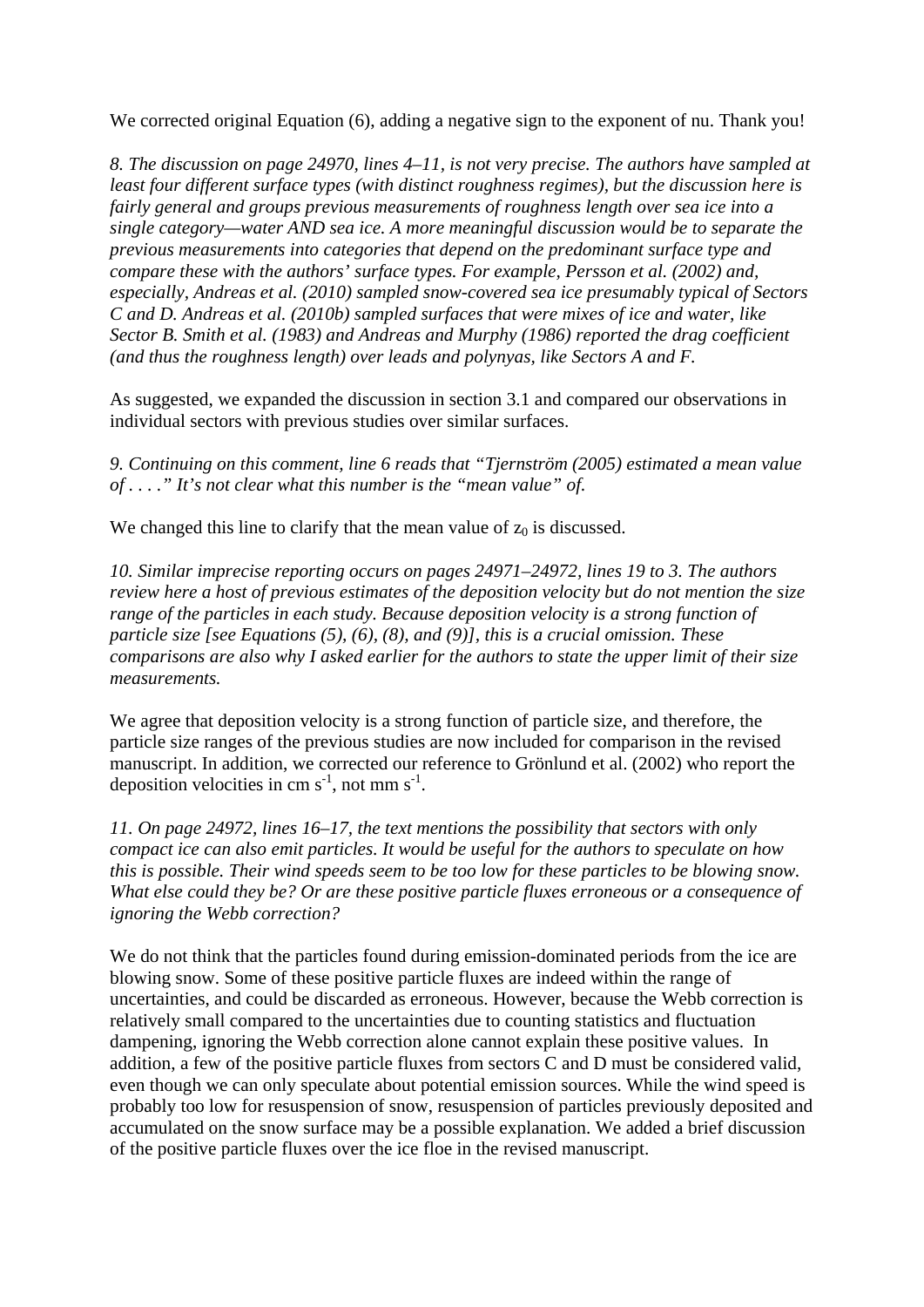*12. Compare the observations of Scott and Levin (1972) with the discussion in the middle of page 24973. They also observed the emission of particles from leads without obvious bursting bubbles.* 

We added a comparison with the findings of Scott and Levin (1972) in section 3.2.

*13. The introduction of the mixing layer height on page 24976, line 5, is a bit confusing. The manuscript explains in the next paragraph that this is not the traditional height of the atmospheric mixed layer (order hundreds of meters). Either make that distinction right where you introduce this mixing layer height or choose a new name for this layer that does not already have a common turbulence definition.* 

We acknowledge that the term "mixing layer height" may be confusing and therefore changed it to "effective mixing height". We now introduce it as the height up to which effective mixing occurs. Also note that we revised Fig. 7 to include scenarios corresponding with the best estimates of the effective mixing height in both examples.

*14. Figure 2 is a very good figure.* 

Thanks!

### **Technical Corrections**

*1. The authors write in very long paragraph that would read better if broken into smaller pieces.* 

*Here are some examples. Page 24963, line 14: New paragraph with "Optically" Line 20: New paragraph with "Model projections" Page 24967, line 20: New paragraph with "Normalizing" Page 24968, line 6: New paragraph with "We restrict" line 12: New paragraph with "Applying" Page 24970, line 11: New paragraph with "Figure 2b" Page 24971, line 19: New paragraph with "The magnitude" Page 24975, line 20: New paragraph with "In this simplified" Page 24976, line 1: New paragraph with "It should" line 17: New paragraph with "The emission" line 26: New paragraph with "The same general"*  We followed the reviewer's suggestions in the revised manuscript.

*2. On page 24962, lines 20–26 include one long sentence that should be broken into smaller pieces or rewritten to be more concise. For example, in line 23, "during summer from June to August" is redundant. Either "during summer" or "from June to August" is sufficient—not both.* 

We broke the sentence into three smaller pieces and re-arranged it in the revised manuscript.

*3. Line 14 on page 24964 has two problems. "and quantifying" should be "to quantify" to be parallel with "to evaluate." "its", which follows this construction, does not have an antecedent. "its" must refer to a singular noun; but I think the authors are referring here to "particles."* 

We revised the manuscript accordingly.